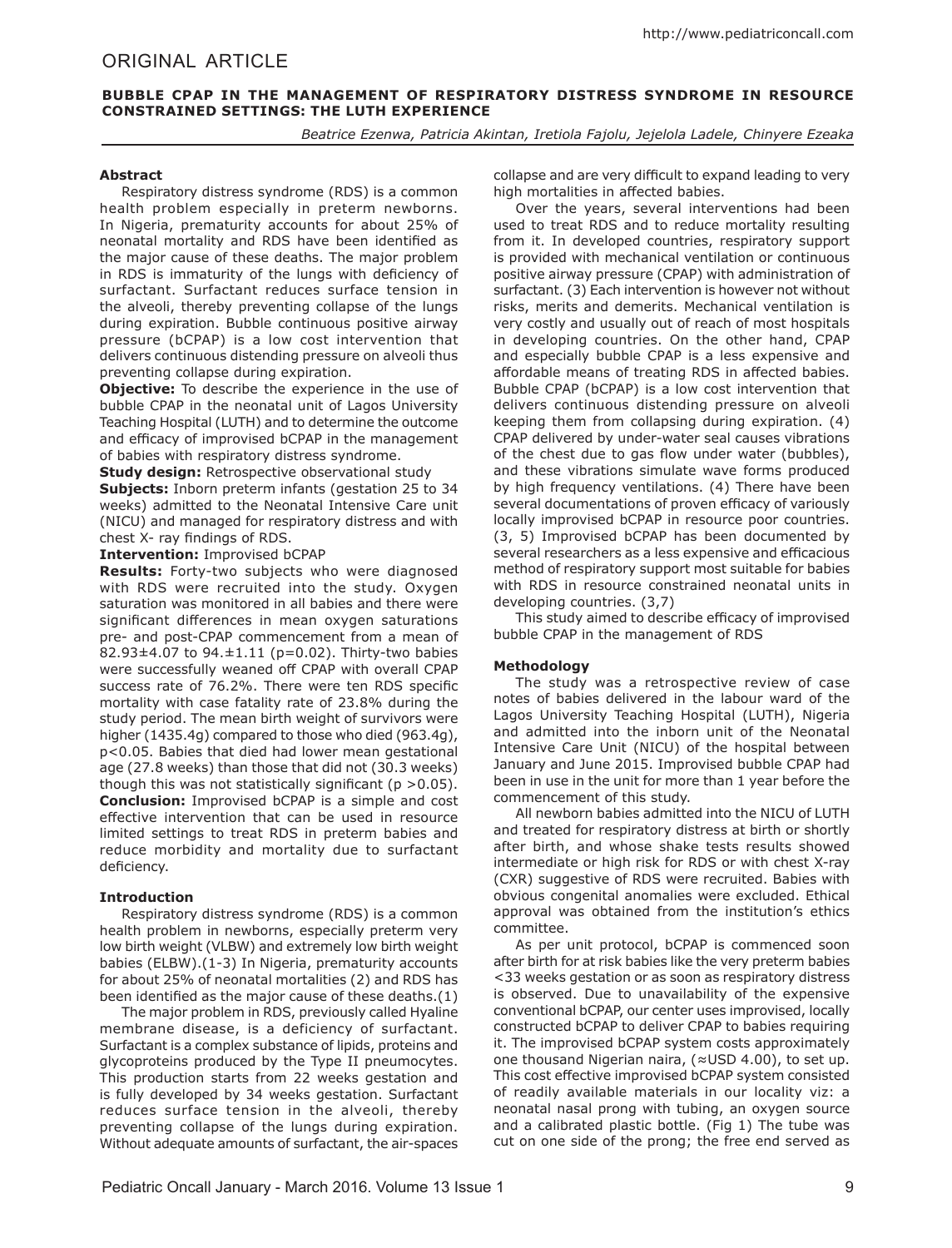the expiratory limb. The othe-r end was tied firmly and glued to prevent air leaks. The second tubing on the other side of the prong served as the inspiratory limb.

# **Fig 1: Equipment for bCPAP**



The inspiratory limb is connected to the humidified oxygen source while the expiratory limb is inserted into the plastic bottle. Prior to this, the paper tape was secured to the bottle and used to calibrate it. The bottle when filled with distilled water up to 5cm-8cm mark produces CPAP level of 5-8cm H2O. The expiratory limb is passed through the straw to keep it straight and it is ensured that the tube did not touch the bottom of the bottle. The oxygen flow meter is set at 5-8L/min and the nasal prongs are blocked to test for bubbling before connecting it to the baby. (Fig 2)

# **Fig 2: Baby on bCPAP**



Relevant data extracted from mother's case notes included: maternal age, parity, mode of delivery, multiple births and the use of ante-natal steroids. The variables collected from baby's case notes included: sex of baby, gestational ages in weeks (calculated from the maternal last menstrual period, first trimester ultrasound or Modified Ballard score), birth weights, 5th minute Apgar score, CXR findings, shake test results, surfactant use, age at commencement of CPAP and duration of CPAP. Other clinical data recorded were respiratory rate, temperature, heart rate, oxygen saturations pre- and post-CPAP, presence of CPAP complications like CPAP belly, intraventricular hemorrhage and outcome for the babies. Bubble CPAP was considered successful under the following circumstances: respiratory distress improved with minimal or no retractions, respiratory rate was 30- 60cpm/min and saturation improved.

**Statistical analysis:** Data was presented using descriptive statistics. Student's t-test was used to compare numerical variables. Multivariate analysis was used to identify significant associations between categorical variables. Discrete data was compared by Chi-square or Fisher exact test and p value <0.05 was considered significant.

## **Results**

A total of 183 neonates were admitted into the inborn NICU of LUTH during the study period, out of which 88 were preterm babies. Of the preterm babies, 42 subjects who were diagnosed with RDS and met all the inclusion criteria were recruited into the study.

All the subjects had primary diagnosis of RDS with CXR findings in keeping with RDS. The maternal characteristics and the base line characteristics of the study subjects are shown in Tables I and II respectively.

## **Table I: Maternal characteristics of study subjects**

| <b>PARAMETERS</b>       | n (%)    |
|-------------------------|----------|
| Maternal age (years)    |          |
| $20 - 25$               | 5(11.9)  |
| 26-30                   | 14(33.3) |
| 31-35                   | 16(38.1) |
| 36-40                   | 7(16.7)  |
| Antenatal steroids      |          |
| Received                | 28(66.7) |
| Not Received            | 14(33.3) |
| <b>Mode of delivery</b> |          |
| Caesarean section       | 34(80.1) |
| Vaginal Delivery        | 8(19.0)  |
| No of babies delivered  |          |
| Singletons              | 27(64.3) |
| Twins                   | 12(28.6) |
| Triplets                | 3(7.1)   |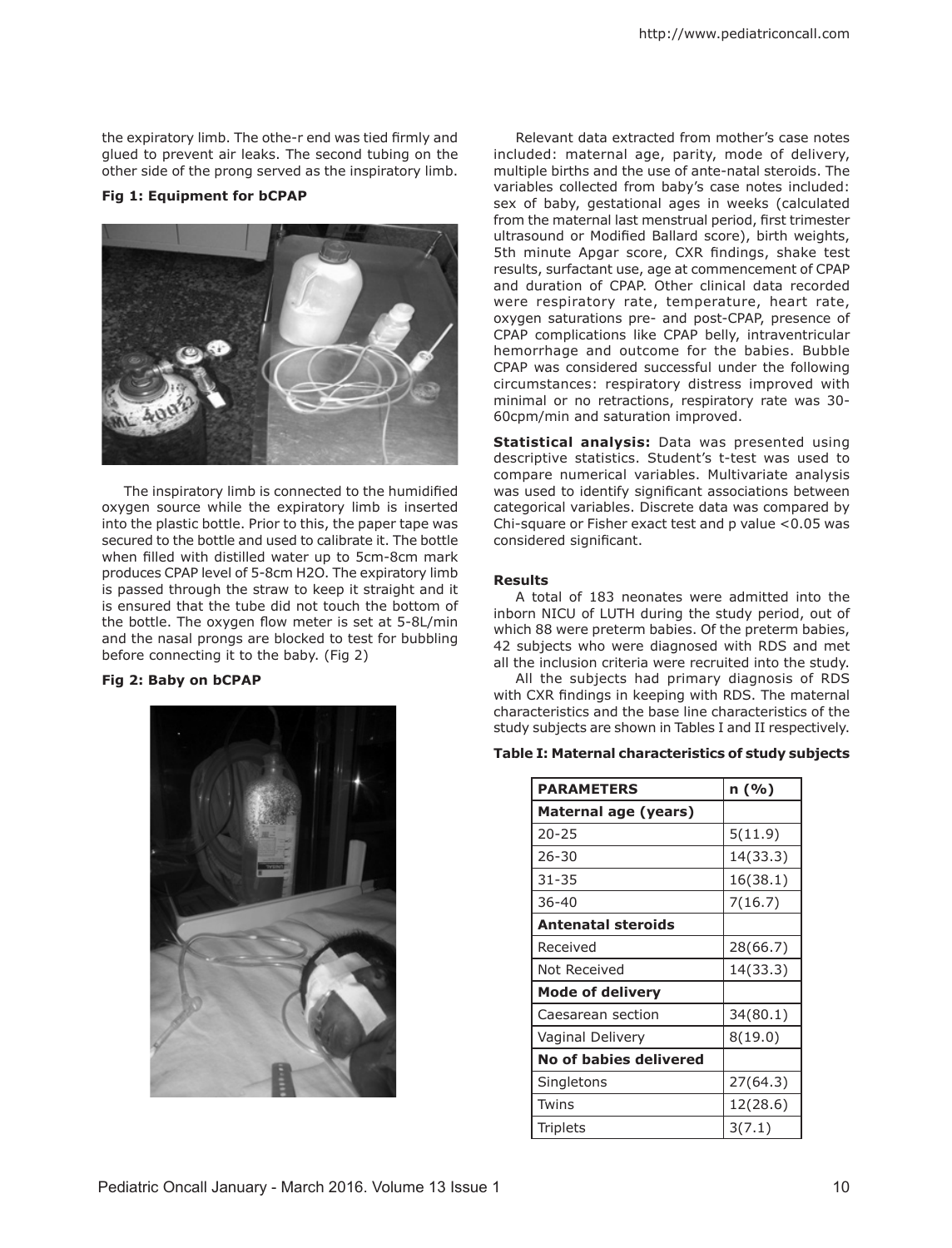| <b>PARAMETERS</b>               | n (%)    |
|---------------------------------|----------|
| <b>Gestational ages (weeks)</b> |          |
| $\leq$ = 28                     | 20(47.6) |
| 28-32                           | 15(35.7) |
| $33 - 34$                       | 7(16.7)  |
| Gender                          |          |
| Male                            | 16(38.1) |
| Female                          | 26(61.9) |
| <b>Birth weight</b>             |          |
| $<$ 1000q                       | 14(33.3) |
| 1000 - 1499                     | 15(35.7) |
| 1500-2500                       | 13(31)   |
| <b>5 minutes APGARS</b>         |          |
| $0 - 4$                         | 3(7.1)   |
| $5 - 7$                         | 12(28.6) |
| $8 - 10$                        | 27(64.3) |

**Table II: Baseline characteristics of study subjects**

The mean birth weight of subjects was 1256g±410.25g. As per protocol, all babies' ≤33 weeks were commenced on bCPAP from the delivery room. Only 2 babies received surfactant administration (INSURE protocol) with median age at administration of 3.5 hours.

Oxygen saturation was monitored in all babies and the mean oxygen saturation pre- and post-CPAP were recorded. There were significant differences in mean oxygen saturations pre-CPAP (82.93±4.07) and post-CPAP  $(94.00 \pm 1.11)$  commencement  $(p= 0.02)$ . The mean duration of bCPAP was 5±3.3days.

**Outcome:** Thirty-two babies were successfully weaned off CPAP with overall CPAP success rate of 76.2%. There were 16 (38.1%) mortalities during the study period. Ten (62.5%) of the deaths were RDS specific mortality with case fatality rate of 23.8%. Severe perinatal asphyxia had a mortality rate of 18.75% (3 children) while sepsis, necrotising enterocolitis and intraventricular haemorrhage were attributed to another 18.75% of the mortalities.

The mean birth weight of survivors were higher (1435.4g) compared to those who died (963.4g), with a p-value of <0.05. Babies that died had lower mean gestational age (27.8 weeks) than those that did not (30.3 weeks) though this was not statistically significant ( $p > 0.05$ ). Babies whose mothers did not receive antenatal steroids also recorded more significant mortality (8 deaths out of 14 babies) compared to 8 deaths out of 28 babies of mothers who received (p=0.001).

# **Discussion**

Improvised bCPAP has recently become the treatment of choice for respiratory distress syndrome in resource limited settings. (3,5) Its attraction has

been the low cost as it can be constructed from locally available materials, (5,7) its potential to reduce need for invasive ventilation (3) and its efficiency in keeping the alveoli distended with minimal risks for lung injury and bronchopulmonary dysplasia (BPD). (8-10) Globally, there has been a trend toward use of CPAP in the management of RDS in the newborn with well documented benefits. (3-6,9,10) Different devices can be used to deliver CPAP; these include the conventional ventilators, variable-flow infant CPAP and the bubble CPAP. (7) With the improvised bCPAP used at our centre, we had a high success rate which is comparable to what other studies in developed countries achieved on CPAP. (11,12) This may be attributable to the early commencement of bCPAP at delivery. Also most of the mothers received antenatal steroid (66.7%) which has been associated with improvement in lung maturity (13) with decrease in severity of RDS in preterm babies. (14) It is probable that the use of prenatal steroids in majority of the subjects (66%) could have contributed to the success of the CPAP in our subjects. Further prospective studies are currently ongoing to help elucidate this relationship.

Audu et al (5) in Abuja demonstrated immediate clinical improvement in oxygen saturation using customized bCPAP. Malik et al (15) noted a rapid rise in SPO2 to >85% when CPAP was commenced and this was sustained by survivors. The findings in the current study showed similar trend with a mean increase in SPO2 post commencement of CPAP from 82.9% to 94%.

Only 2 of our participants had surfactant administration as the others could not procure it due to its exorbitant price in Nigeria. Of the 2 babies that received surfactant, only one survived. Mortality in babies with RDS after administration of surfactant has also been documented in the studies by Rodriguez (16) and Rojas-Reye et al. (17) The baby that died in our study met the criteria for failed CPAP (despite surfactant administration) and would probably have benefitted from mechanical ventilation if it were available. Though surfactant therapy improves cardiorespiratory stability and oxygenation in babies with RDS, the need for respiratory support following its administration is well documented. (3,8-10,16-19) Where there is unavailability or failure of CPAP, mechanical ventilation becomes the choice of respiratory support as it offers quick normalization and maintenance of blood gases and acid-base balance. But it has the drawback that it can cause more barotrauma, air-leak syndromes and chronic lung injuries as well as being very expensive and unaffordable in most resource poor settings. (3,8-10,19)

The case fatality rate of 23.8% in the present study though high, was lower than the findings by other studies that reported RDS as accounting for more than half of their mortalities. The study also recorded mortality from other complications which are common in preterm babies such as intraventricular haemorrhage, necrotising enterocolitis, perinatal asphyxia and neonatal sepsis. Considering that nearly half (47.6%) of the cohort of neonates studied were